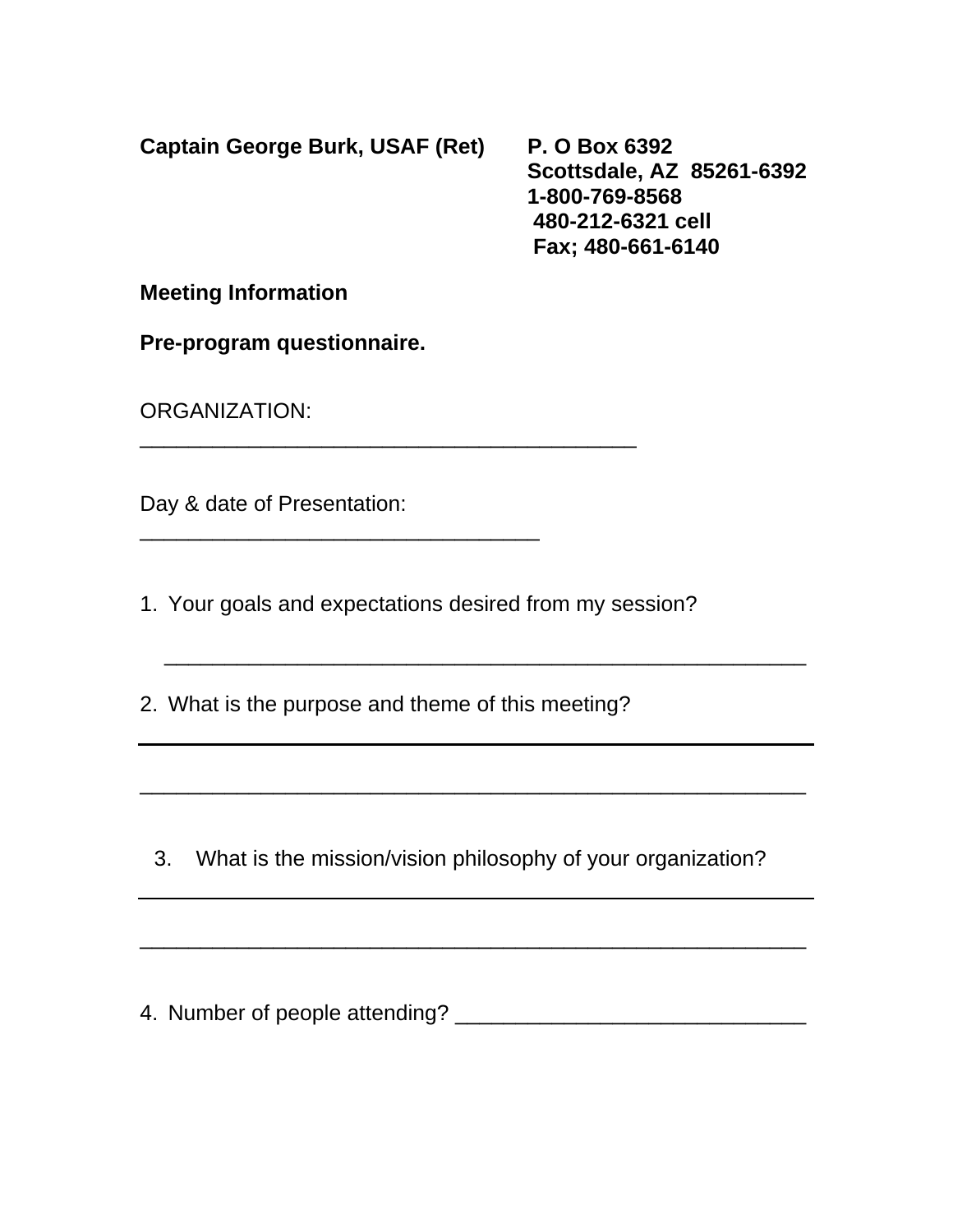- 5. Rank, Positions, Decision makers?
- 6. What are the major challenges faced by the people who will be in attendance?

 $\overline{\phantom{a}}$  ,  $\overline{\phantom{a}}$  ,  $\overline{\phantom{a}}$  ,  $\overline{\phantom{a}}$  ,  $\overline{\phantom{a}}$  ,  $\overline{\phantom{a}}$  ,  $\overline{\phantom{a}}$  ,  $\overline{\phantom{a}}$  ,  $\overline{\phantom{a}}$  ,  $\overline{\phantom{a}}$  ,  $\overline{\phantom{a}}$  ,  $\overline{\phantom{a}}$  ,  $\overline{\phantom{a}}$  ,  $\overline{\phantom{a}}$  ,  $\overline{\phantom{a}}$  ,  $\overline{\phantom{a}}$ 

 $\overline{\phantom{a}}$  ,  $\overline{\phantom{a}}$  ,  $\overline{\phantom{a}}$  ,  $\overline{\phantom{a}}$  ,  $\overline{\phantom{a}}$  ,  $\overline{\phantom{a}}$  ,  $\overline{\phantom{a}}$  ,  $\overline{\phantom{a}}$  ,  $\overline{\phantom{a}}$  ,  $\overline{\phantom{a}}$  ,  $\overline{\phantom{a}}$  ,  $\overline{\phantom{a}}$  ,  $\overline{\phantom{a}}$  ,  $\overline{\phantom{a}}$  ,  $\overline{\phantom{a}}$  ,  $\overline{\phantom{a}}$ 

\_\_\_\_\_\_\_\_\_\_\_\_\_\_\_\_\_\_\_\_\_\_\_\_\_\_\_\_\_\_\_\_\_\_\_\_\_\_\_\_\_\_\_\_\_\_\_\_\_\_\_\_\_\_\_

6a. What do you think they need to do to overcome these challenges? \_\_\_\_\_\_\_\_\_\_\_\_\_\_\_\_\_\_\_\_\_\_\_\_\_\_\_\_\_\_\_\_\_\_\_\_\_\_\_\_\_\_\_\_\_

7. Why are they attending?

8. What they know and need to know?

\_\_\_\_\_\_\_\_\_\_\_\_\_\_\_\_\_\_\_\_\_\_\_\_\_\_\_\_\_\_\_\_\_\_\_\_\_\_\_\_\_\_\_\_\_\_\_\_\_\_\_\_\_\_\_

 $\mathcal{L}_\text{max}$  and  $\mathcal{L}_\text{max}$  and  $\mathcal{L}_\text{max}$  and  $\mathcal{L}_\text{max}$  and  $\mathcal{L}_\text{max}$  and  $\mathcal{L}_\text{max}$ 

\_\_\_\_\_\_\_\_\_\_\_\_\_\_\_\_\_\_\_\_\_\_\_\_\_\_\_\_\_\_\_\_\_\_\_\_\_\_\_\_\_\_\_\_\_\_\_\_\_\_\_\_\_

\_\_\_\_\_\_\_\_\_\_\_\_\_\_\_\_\_\_\_\_\_\_\_\_\_\_\_\_\_\_\_\_\_\_\_\_\_\_\_\_\_\_\_\_\_\_\_\_\_\_\_\_\_

9. Host(s) and audiences expectations from my presentation?

 $\overline{\phantom{a}}$  ,  $\overline{\phantom{a}}$  ,  $\overline{\phantom{a}}$  ,  $\overline{\phantom{a}}$  ,  $\overline{\phantom{a}}$  ,  $\overline{\phantom{a}}$  ,  $\overline{\phantom{a}}$  ,  $\overline{\phantom{a}}$  ,  $\overline{\phantom{a}}$  ,  $\overline{\phantom{a}}$  ,  $\overline{\phantom{a}}$  ,  $\overline{\phantom{a}}$  ,  $\overline{\phantom{a}}$  ,  $\overline{\phantom{a}}$  ,  $\overline{\phantom{a}}$  ,  $\overline{\phantom{a}}$ 

 $\overline{\phantom{a}}$  ,  $\overline{\phantom{a}}$  ,  $\overline{\phantom{a}}$  ,  $\overline{\phantom{a}}$  ,  $\overline{\phantom{a}}$  ,  $\overline{\phantom{a}}$  ,  $\overline{\phantom{a}}$  ,  $\overline{\phantom{a}}$  ,  $\overline{\phantom{a}}$  ,  $\overline{\phantom{a}}$  ,  $\overline{\phantom{a}}$  ,  $\overline{\phantom{a}}$  ,  $\overline{\phantom{a}}$  ,  $\overline{\phantom{a}}$  ,  $\overline{\phantom{a}}$  ,  $\overline{\phantom{a}}$ 

10. Special jargon/terminology to use?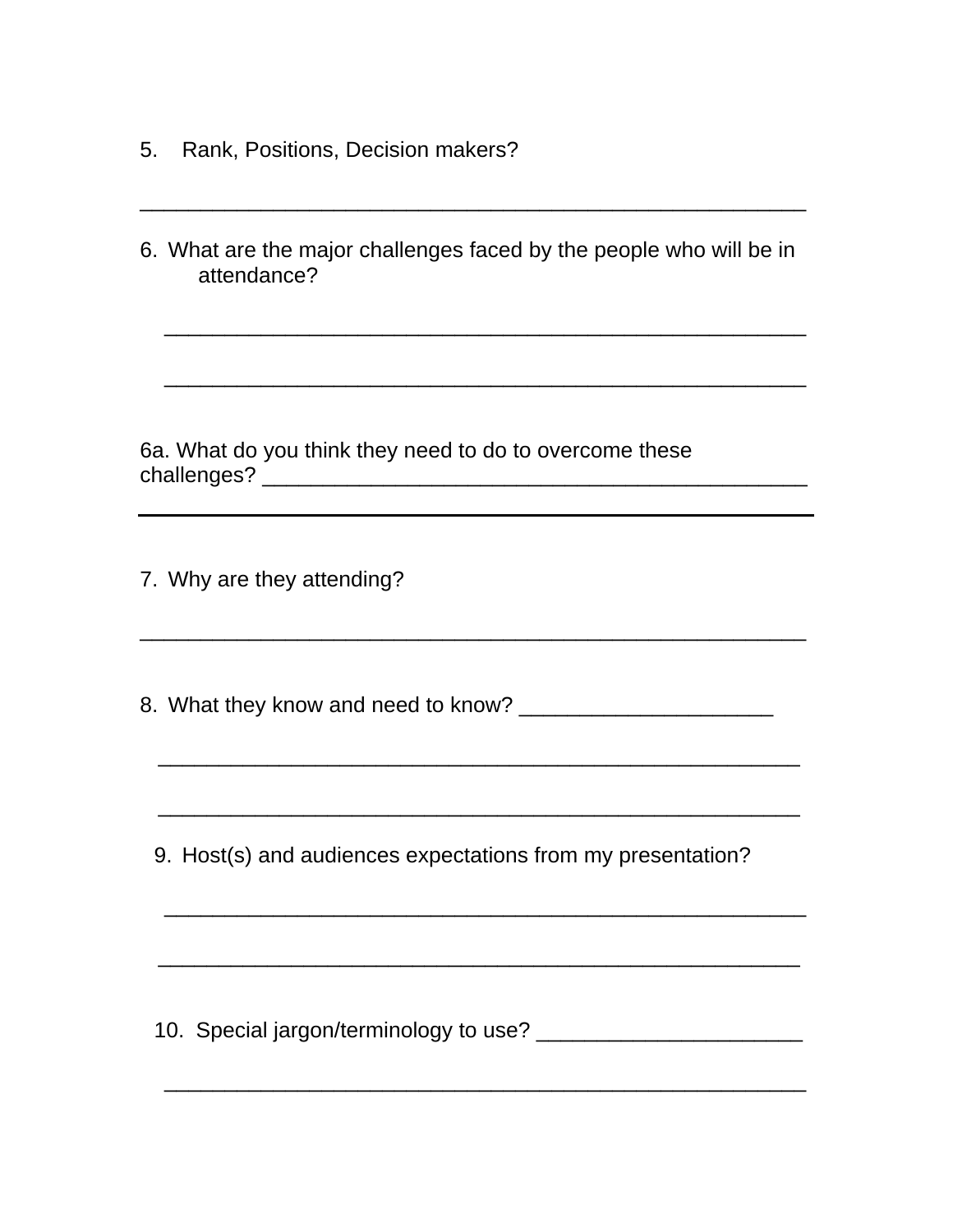|                       | additional perspective?                                            | 12. An executive, manager or employee I may contact to gain |
|-----------------------|--------------------------------------------------------------------|-------------------------------------------------------------|
|                       |                                                                    |                                                             |
|                       |                                                                    |                                                             |
|                       | 13. Meeting Time: Begin: ___________________ End: ________________ |                                                             |
|                       |                                                                    |                                                             |
|                       |                                                                    |                                                             |
|                       | 15. Name and tile of senior executives:                            |                                                             |
|                       |                                                                    |                                                             |
|                       |                                                                    |                                                             |
| 16. Meeting Location: |                                                                    |                                                             |
|                       |                                                                    |                                                             |